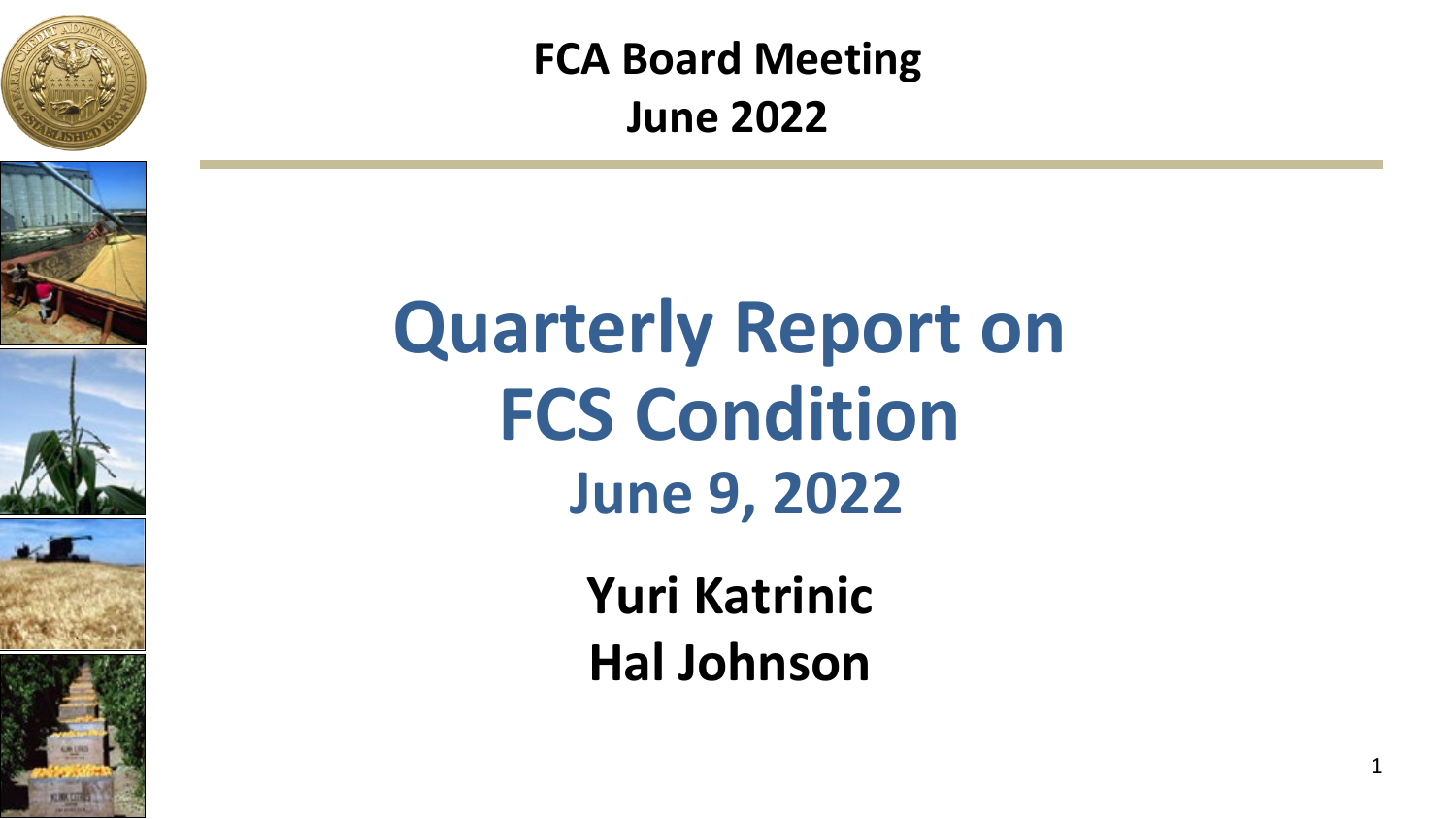

## **Topics for Open Session**



- ▶ Economic Conditions Affecting the Farm Credit System
	- Macroeconomic outlook
	- Farm equipment shortage and diesel prices
	- Grains, livestock, and timber
- ▶ Farm Credit System Condition and Performance
	- System growth and loan portfolio
	- Earnings and capital
	- Financial Institution Rating System (FIRS)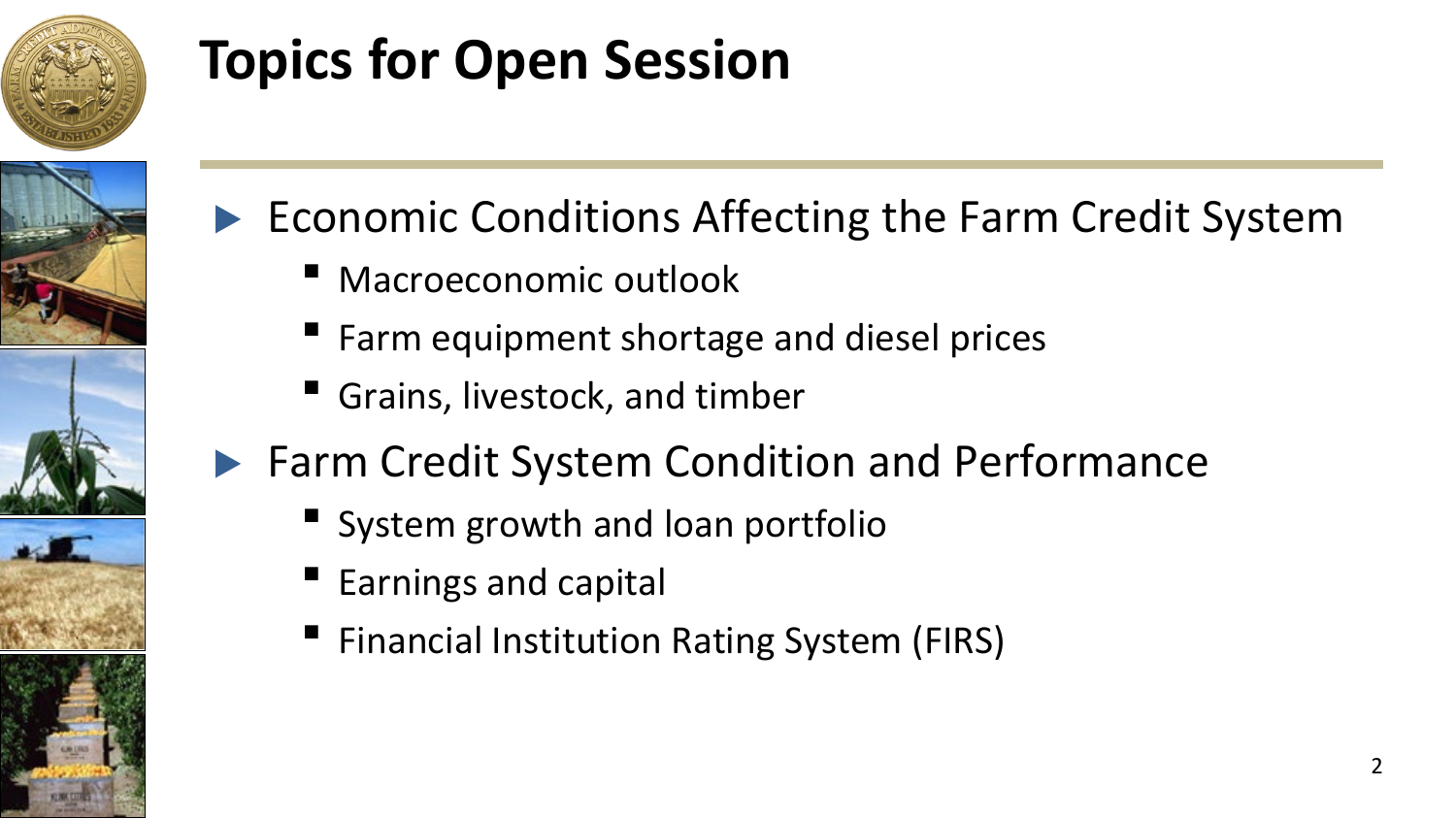









# **Economic Conditions Affecting the Farm Credit System**

### **Yuri Katrinic**

**Senior Economist Office of Data Analytics and Economics**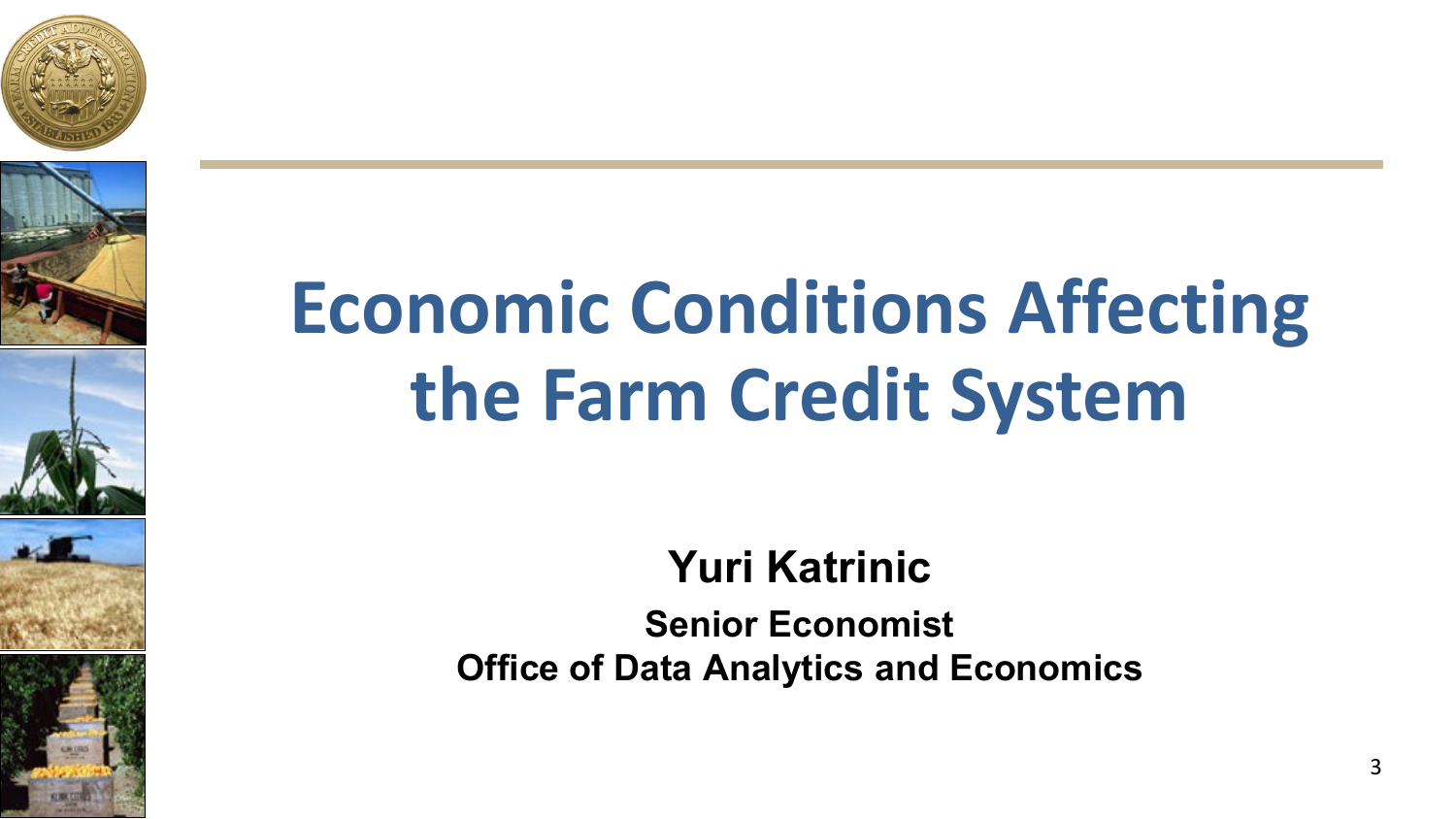

## **Growth and inflation create unclear economic outlook**

- Rising interest rates, supply chain disruptions, and the war in Ukraine create a climate of economic uncertainty.
	- **Latest indicators:** 
		- $1<sup>st</sup>$  Quarter GDP down at 1.5% rate.
		- April consumer spending up at 0.7% rate.
		- Falling consumer confidence and sentiment.
		- Wholesale inflation is far ahead of consumer prices.
		- Slowing consumer inflation in April.

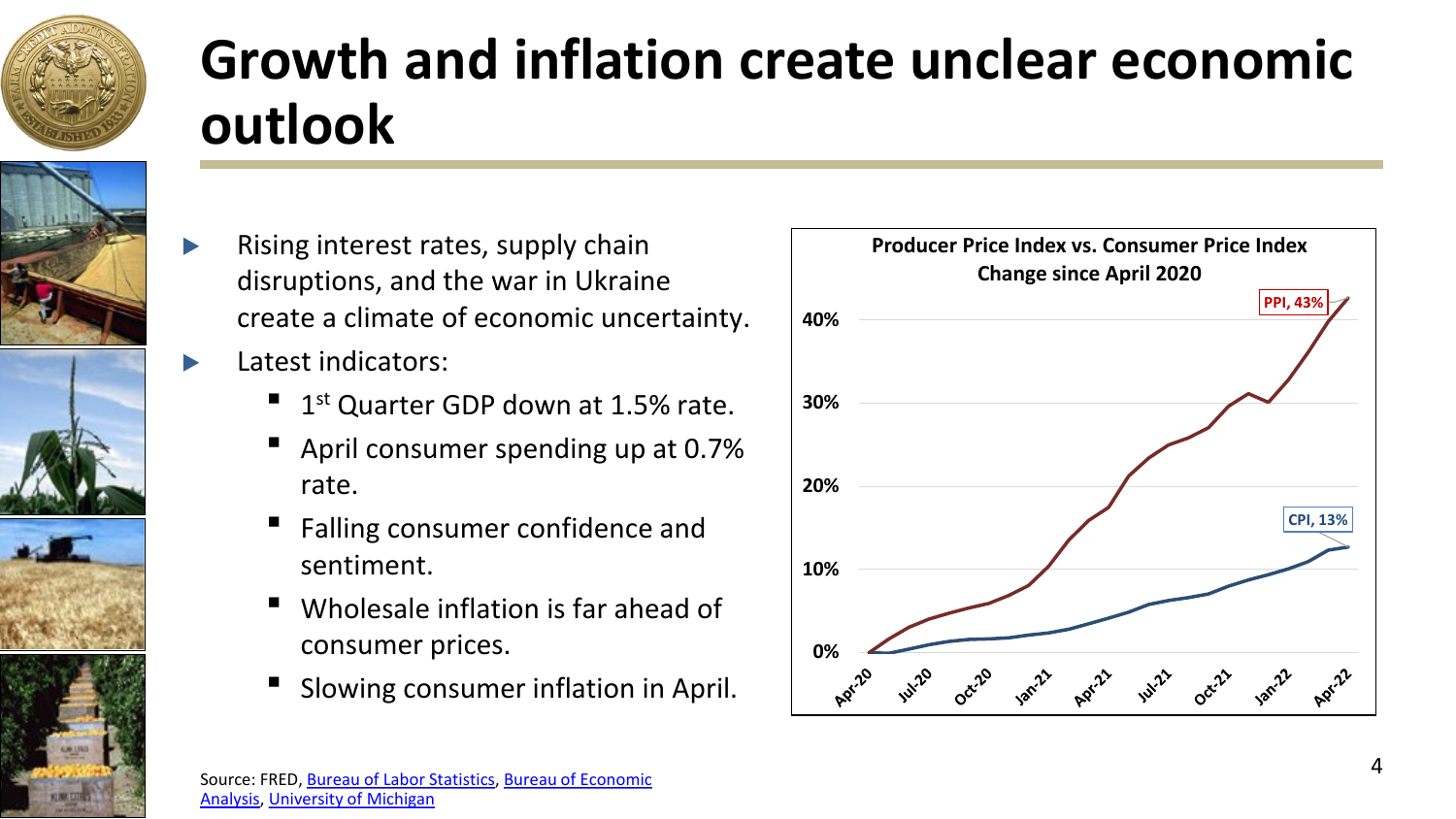

### **Extremely tight labor market due to very low unemployment and smaller workforce**



Source: [FRED,](https://fred.stlouisfed.org/series/UNRATE/) [Bureau of Labor Statistics](https://fred.stlouisfed.org/series/CIVPART)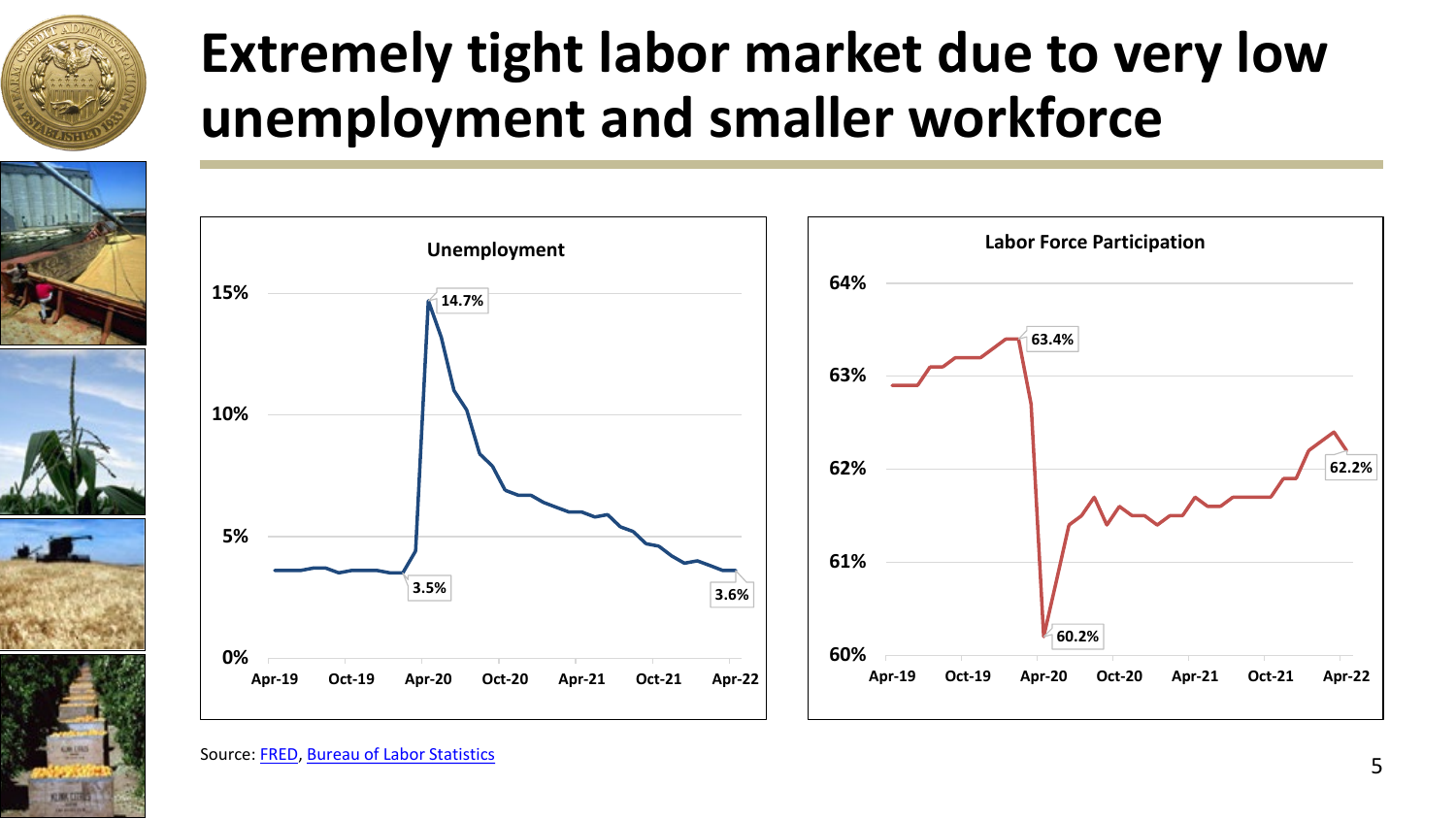

## **Supply chain crunch limiting availability, raising prices of farm equipment and parts**



- Supply chain and labor disruptions have led to farm equipment shortages.
- Sales down 25% and inventory down 5% compared to April last year.
- New equipment often sold out; parts and used equipment prices skyrocketing.
- ▶ Shortages likely to continue into 2023.

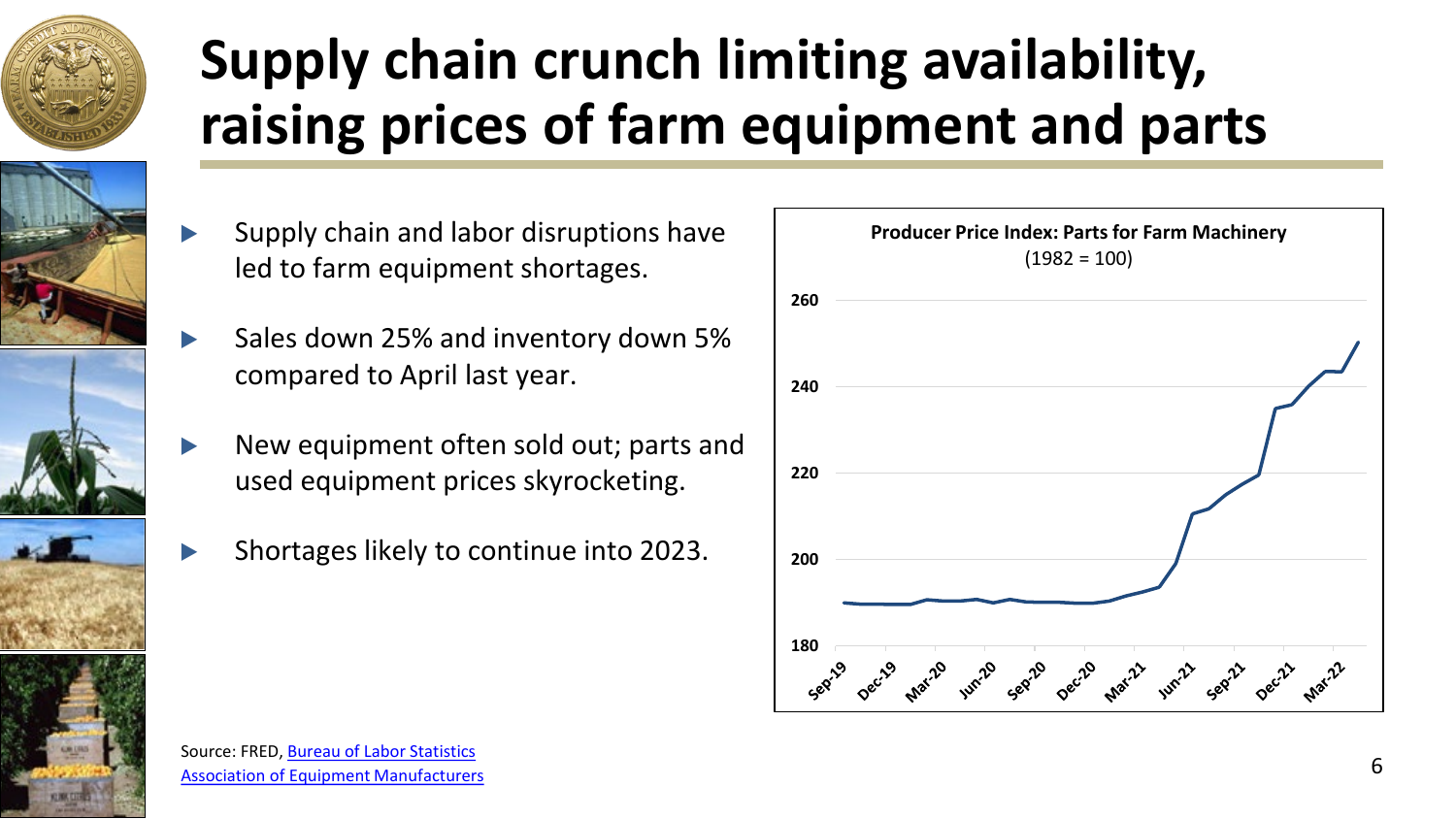

### **Production costs play a larger role in today's farm equipment prices**

- ▶ In 2013, tractor prices increased due to strong farm profits despite stable production costs.
- ▶ In contrast, today's price increases also reflect rising production costs.

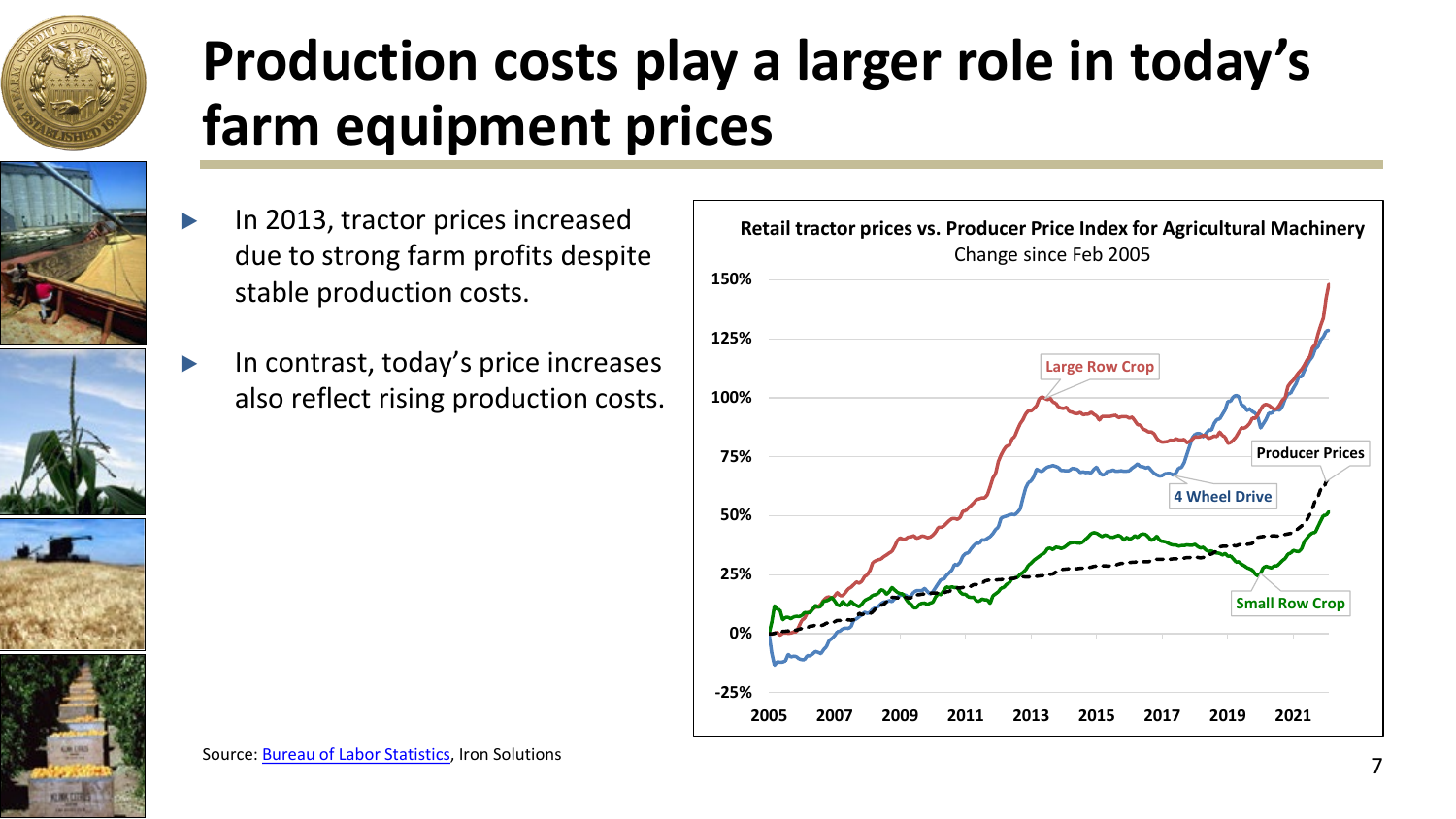

### **Rising diesel prices driven by crude oil prices, refining capacity, and exports to Europe**



Source: [Energy Information Administration](https://www.eia.gov/petroleum/gasdiesel/)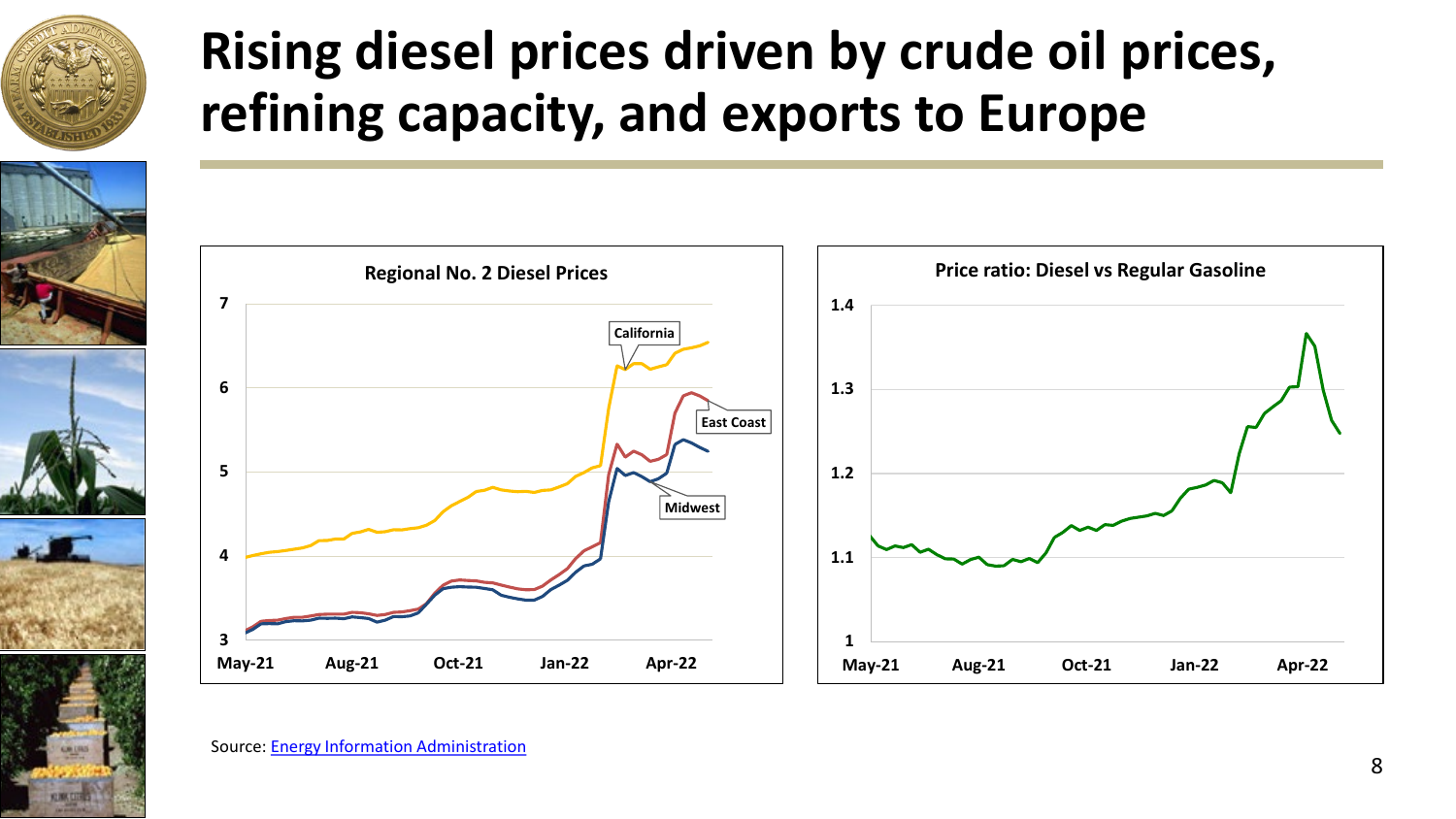

## **Continued volatility in grain markets**

- ▶ War in Ukraine continues to keep commodity prices high and raises risk of food shortages and export controls.
- ▶ Drought in western plains and California impacting sorghum, winter wheat and rice.
- ▶ Wet planting conditions in Minnesota and eastern Dakotas impacting corn and spring wheat.
- ▶ Strong soybean crop expected due to favorable planting weather and farmers choosing it over corn because of lower fertilizer requirements.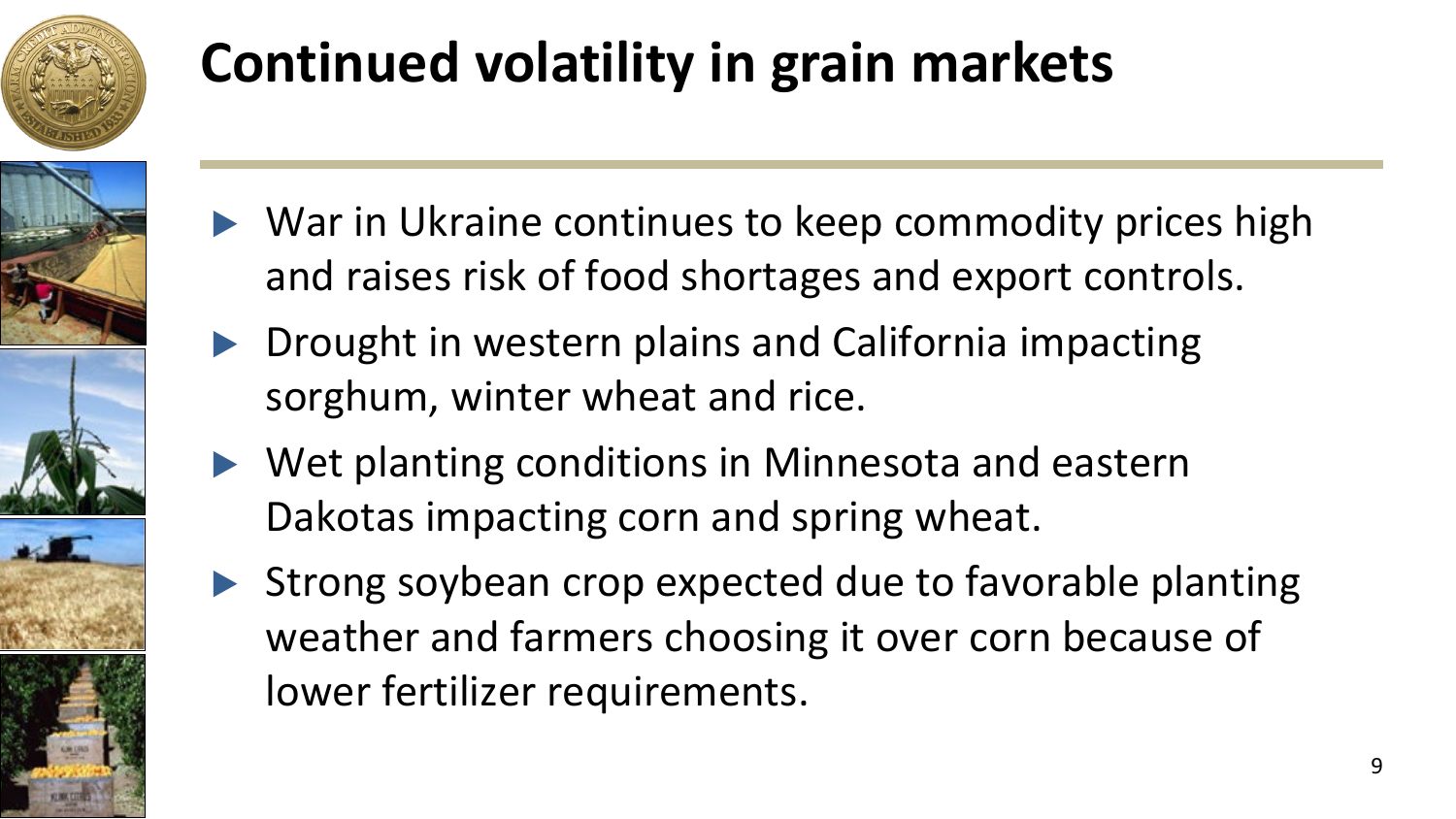

### **Drought has caused poor pasture conditions and low hay supplies for ranchers**

- Challenging cow-calf profit outlook for much of the country.
- Producers reducing herds to cope with high input costs.
- Consumers could switch to cheaper proteins in response to rising prices.

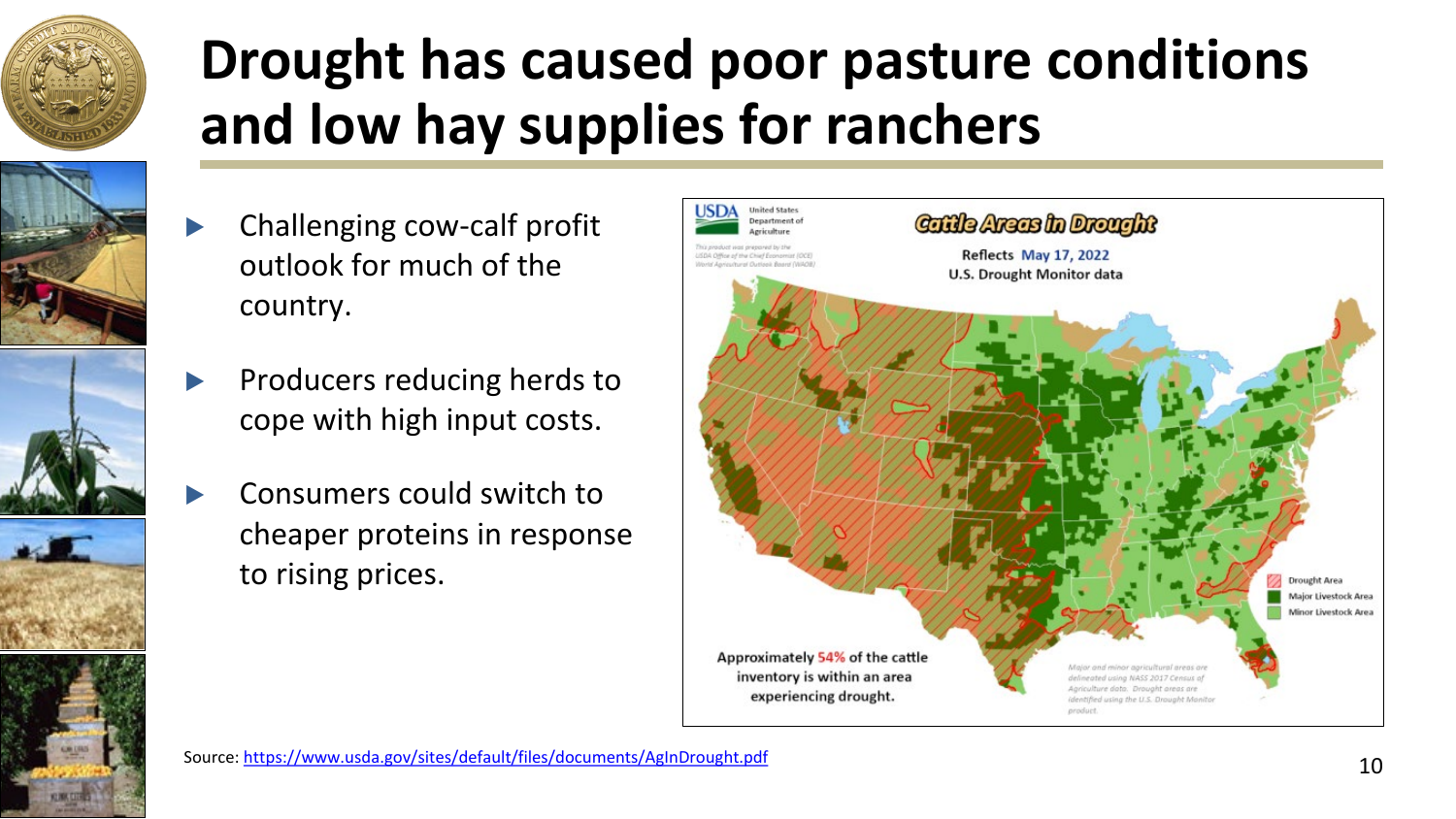

### **Highly Pathogenetic Avian Influenza pushes egg prices to record high**

- Worst impacts on egg and turkey farms in Iowa and Minnesota.
- Disease moved north as wild birds migrated.
- Limited impact in the South but could happen during fall migrations.
- **Better monitoring and** management practices today compared to 2015 outbreak.

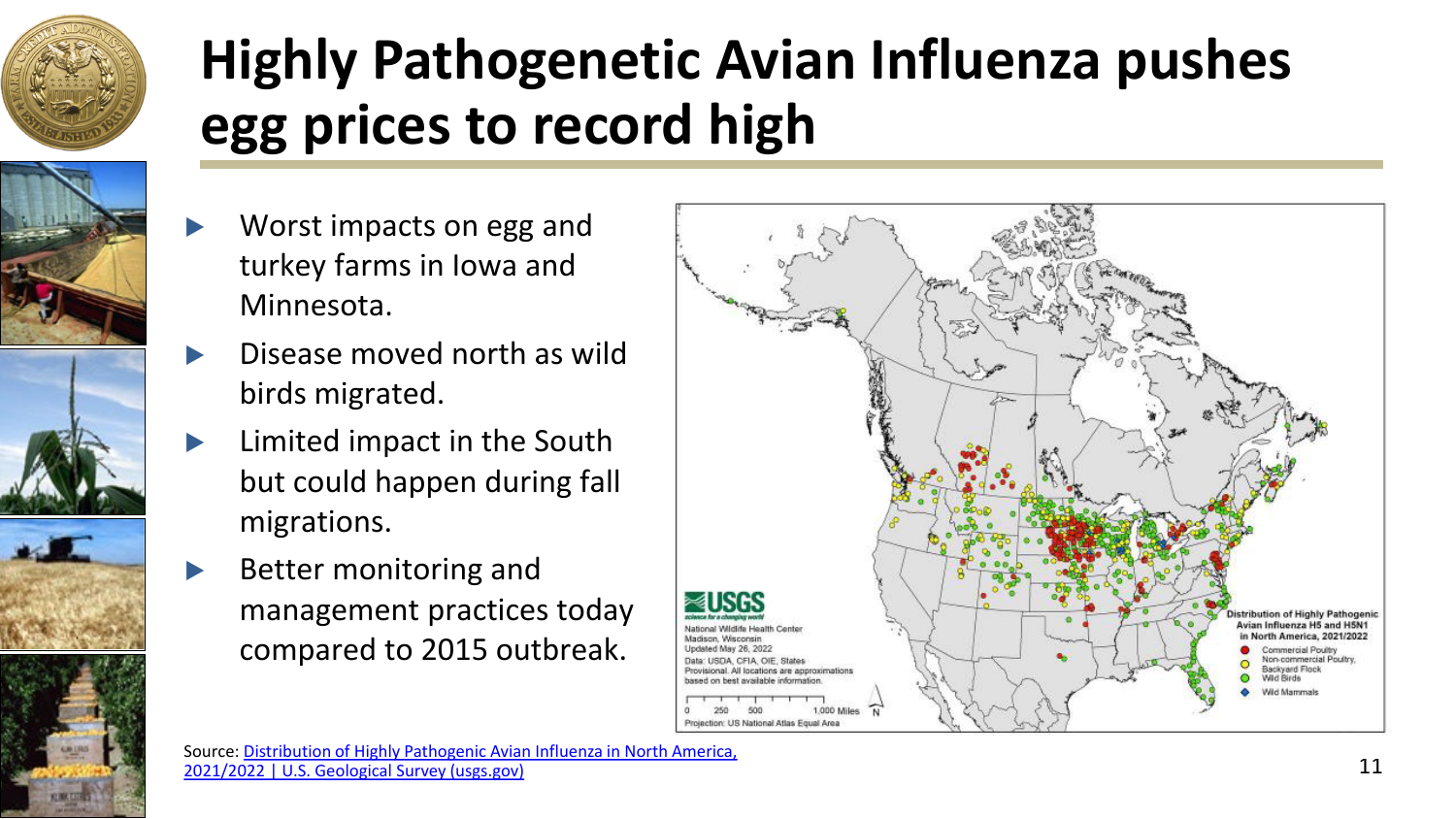

### **Demand for lumber supports high log prices for timberland owners**

- ▶ Housing starts up 14.6% compared to April 2021, driving up demand and prices for lumber.
- Log prices initially lagged retail lumber prices but are catching up.
- Demand for lumber could eventually slow down with rising mortgage interest rates, housing prices, and construction costs.

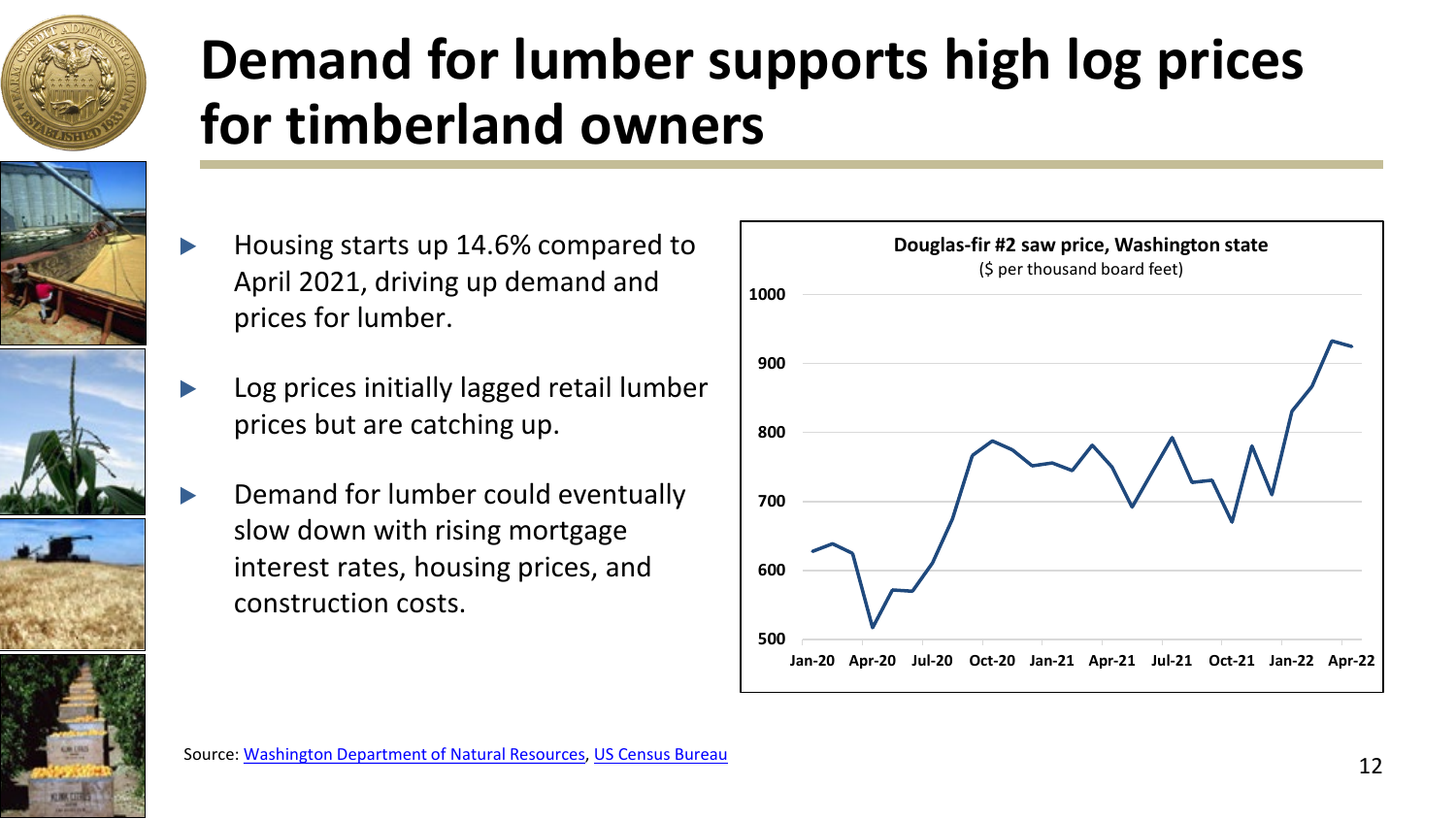

### **Questions**









### **THANK YOU**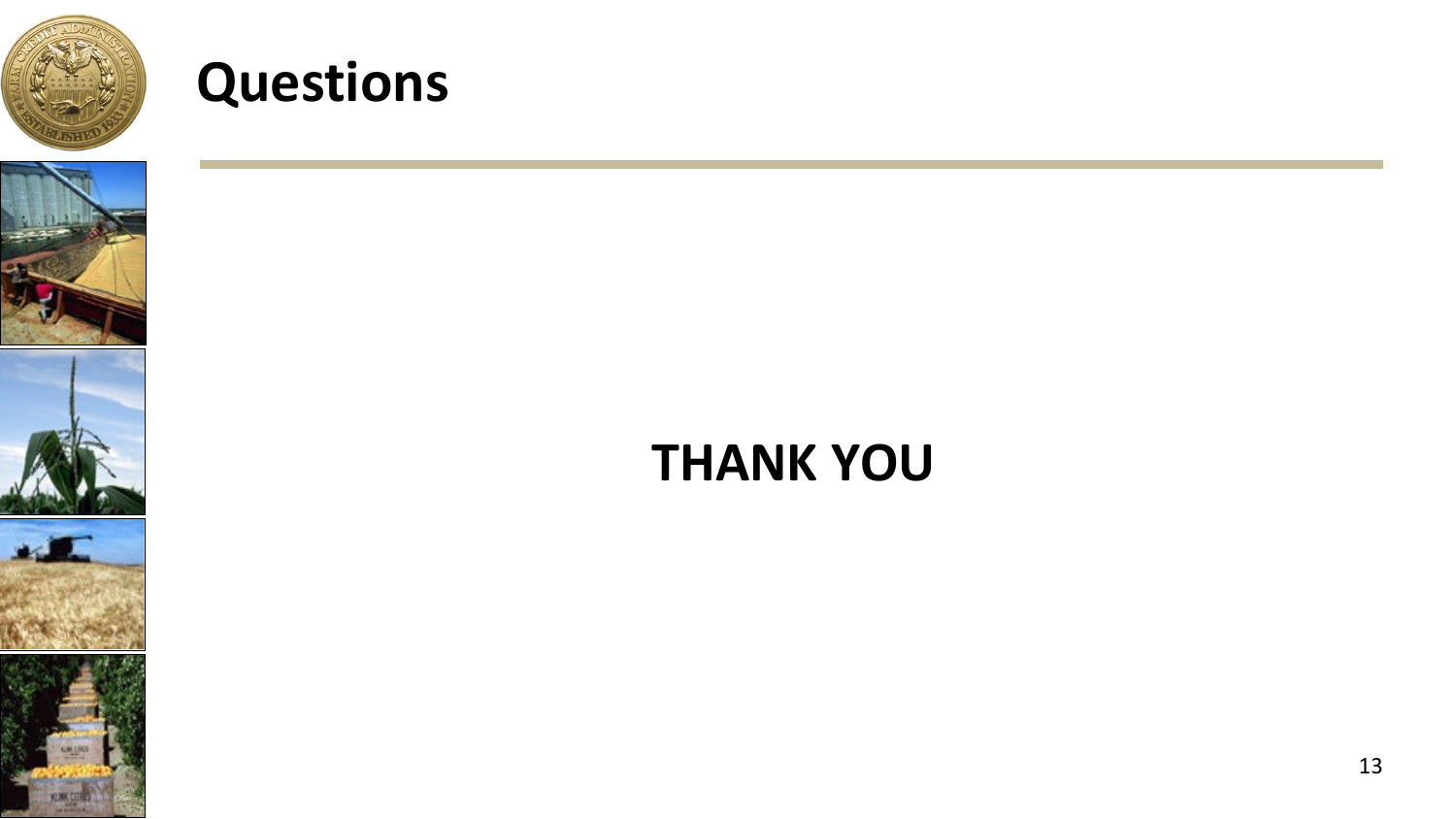









# **Farm Credit System Condition and Performance**

**as of March 31, 2022**

**Hal Johnson Sr. Financial Analyst Office of Examination**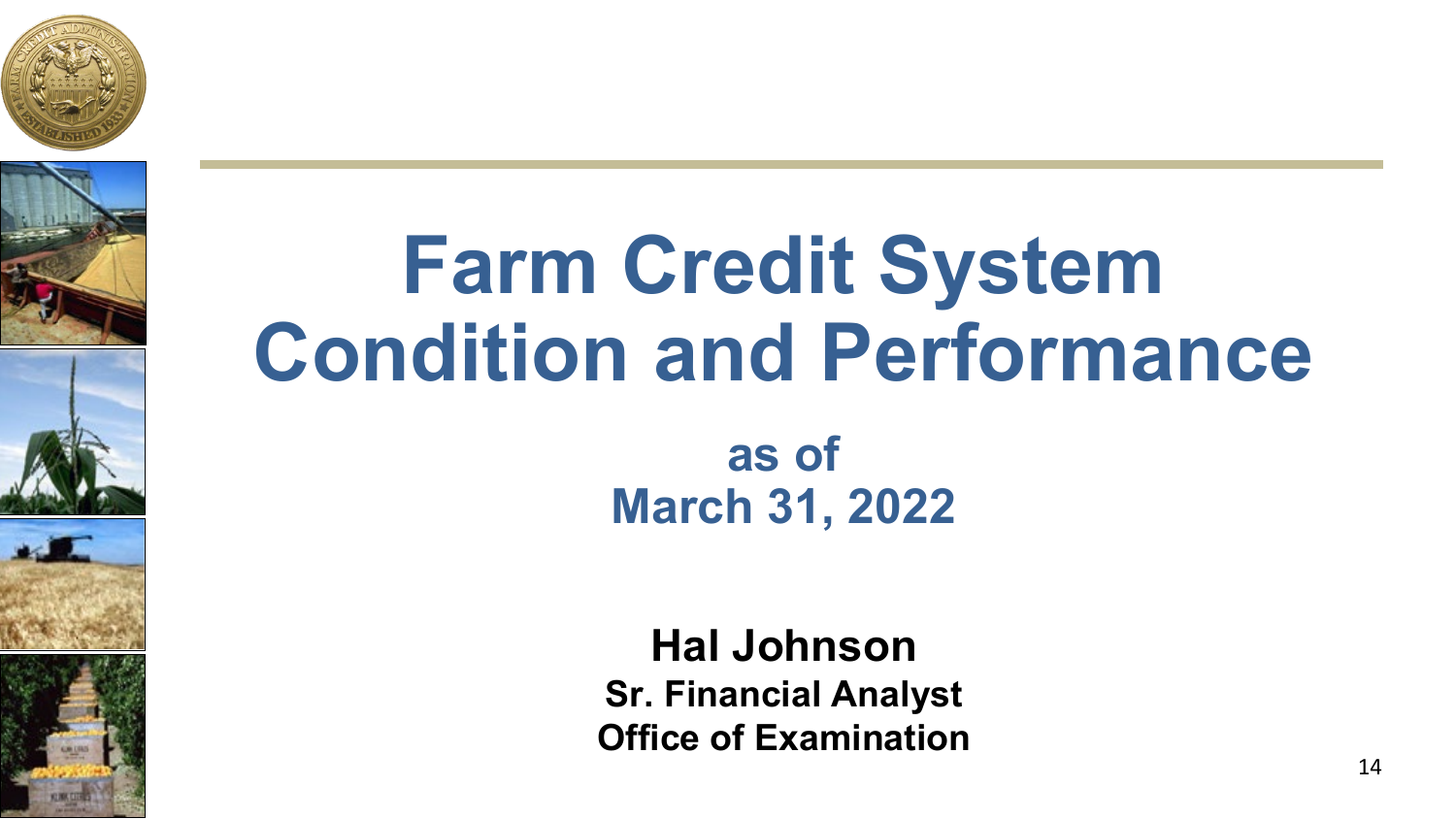

### **Topics**



- ▶ System Growth
- ▶ Loan Portfolio
- ▶ Earnings
- ▶ Capital
- ▶ FIRS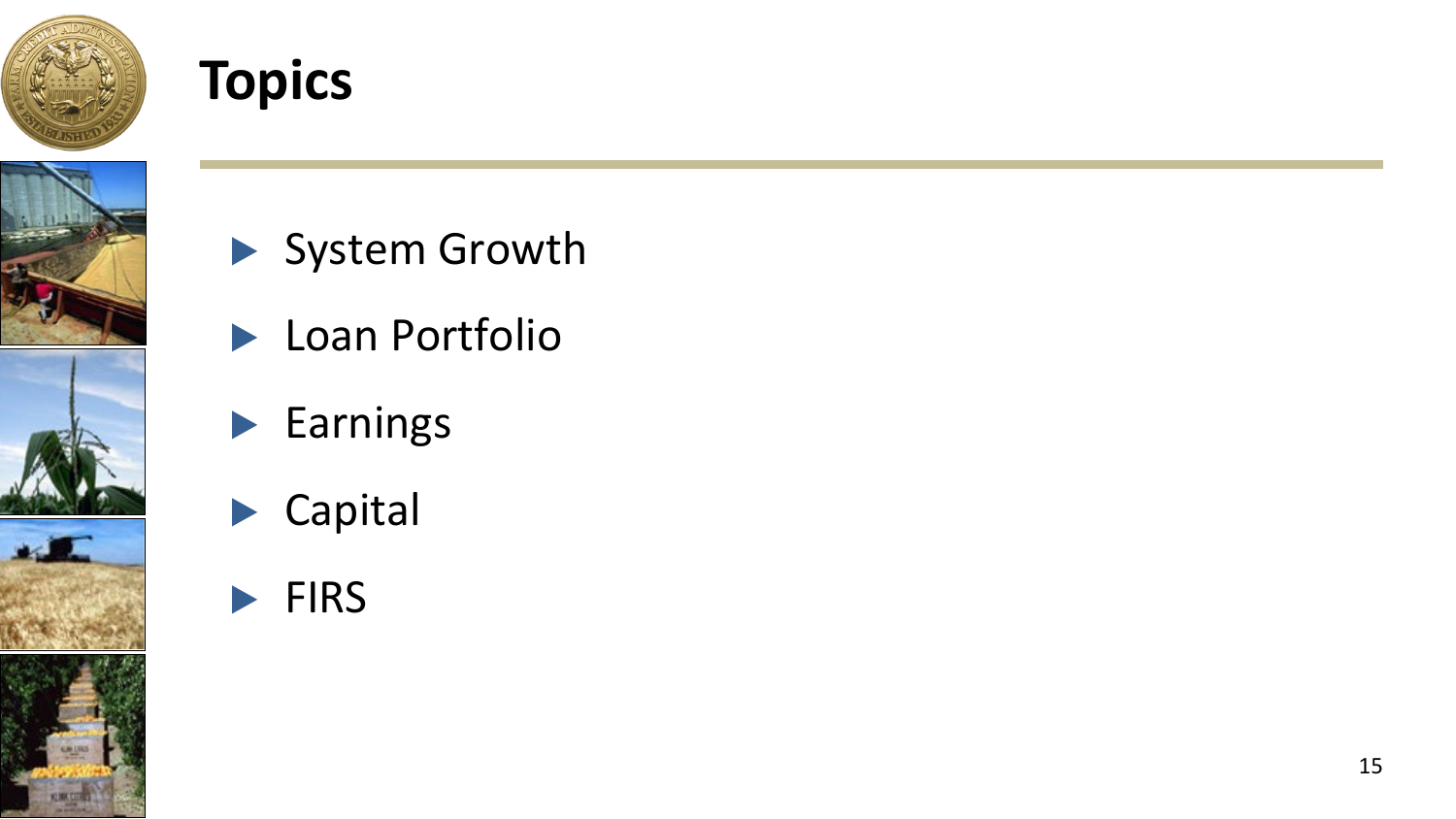

### **Agribusiness lending drives 1st quarter loan growth**

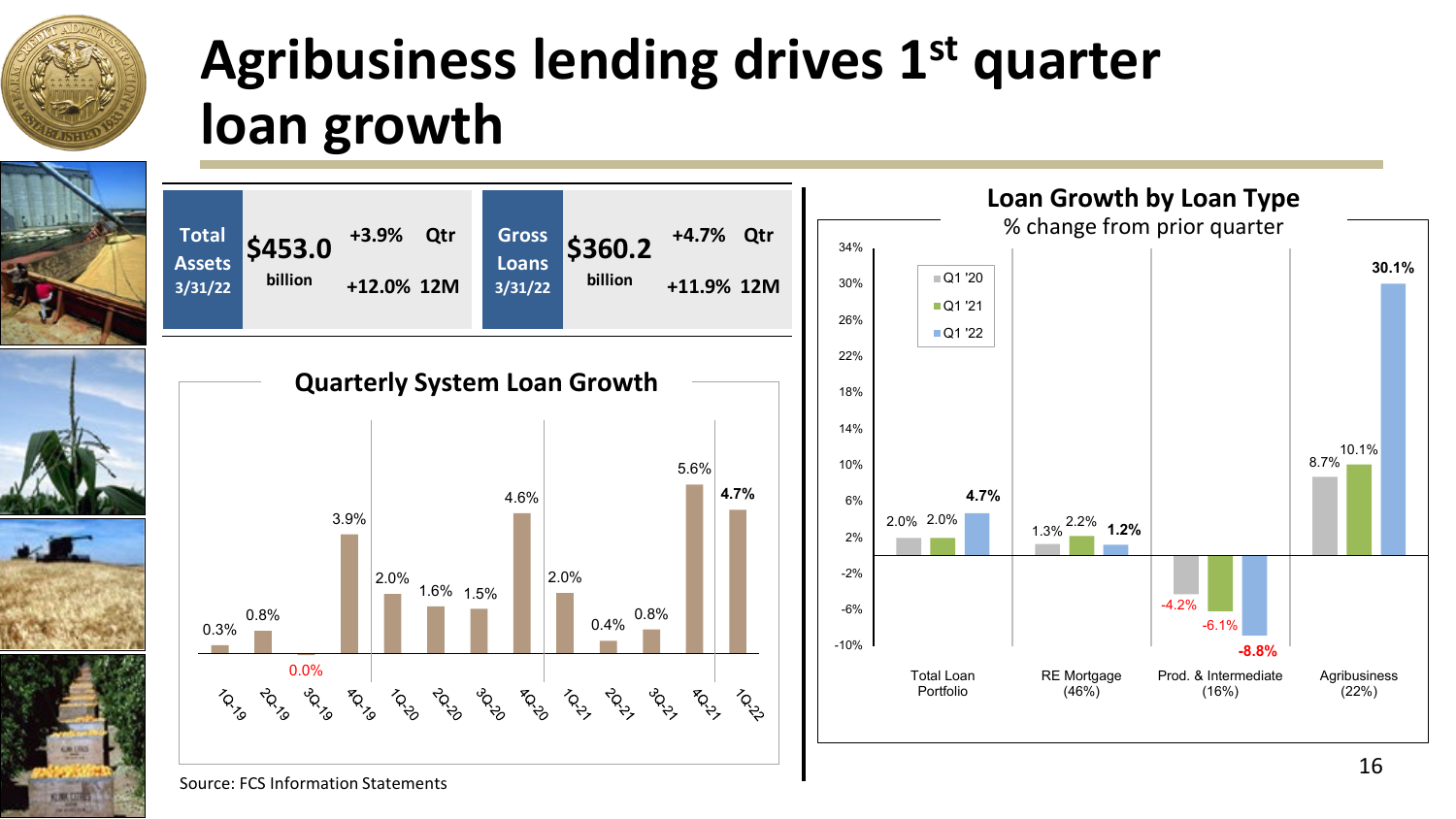

### **Portfolio loan quality is very good; credit risk measures remain favorable**

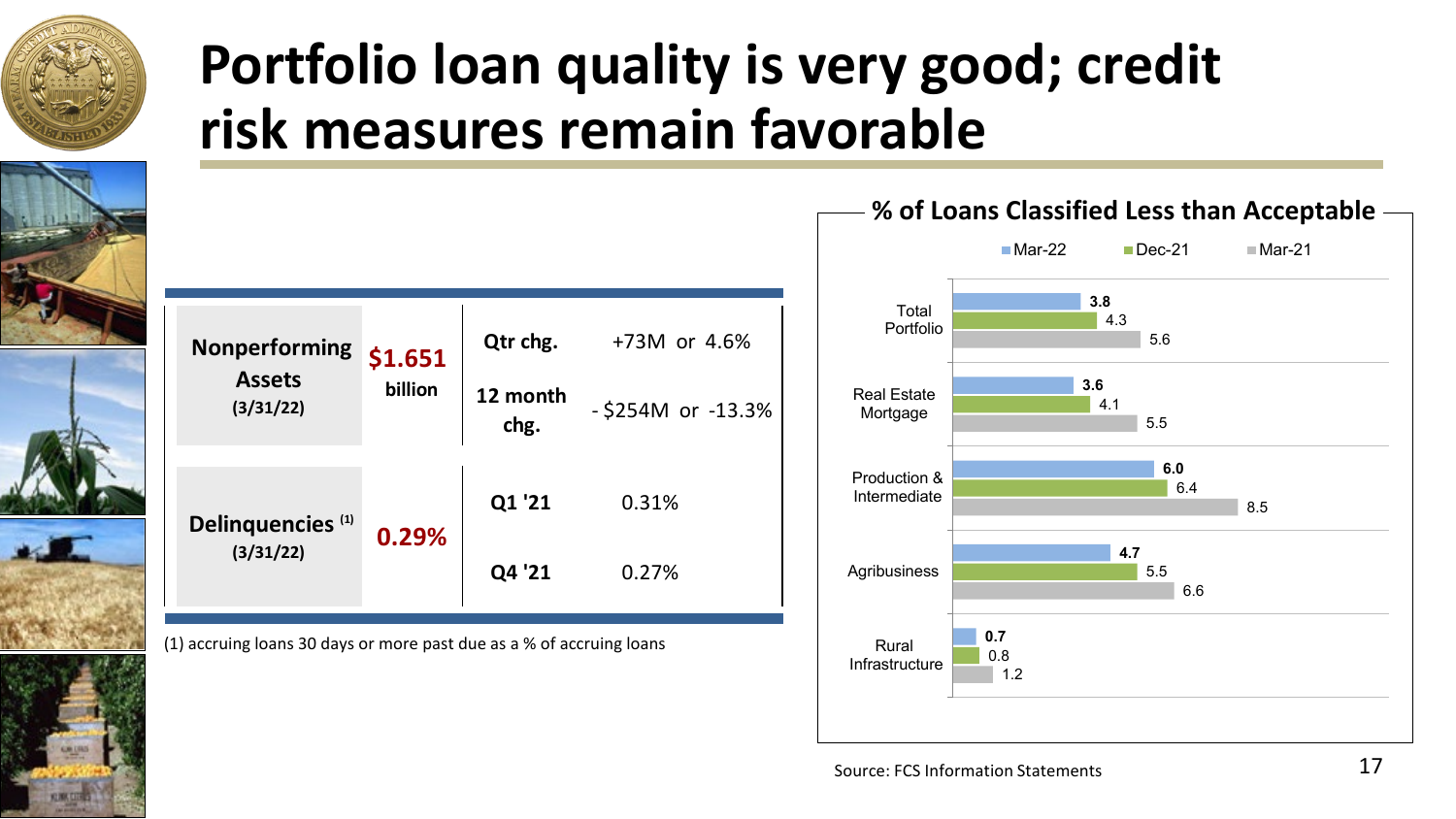

### **Nonperforming assets were marginally higher in the 1st quarter; overall level remains low**

- Nonperforming assets were 0.46% of loans outstanding and other property owned, unchanged from year-end.
- ▶ Nonperforming assets equaled 2.40% of System capital, up from 2.27% at year-end.
- ▶ Nonaccrual loans totaled \$1.141 billion, down 3% from last quarter and 22% from a year ago.
- 64.8% of nonaccrual loans were current as to principal and interest.



Source: FCS Information Statements (1) calculated as a percentage of gross loans outstanding and other property owned (OPO)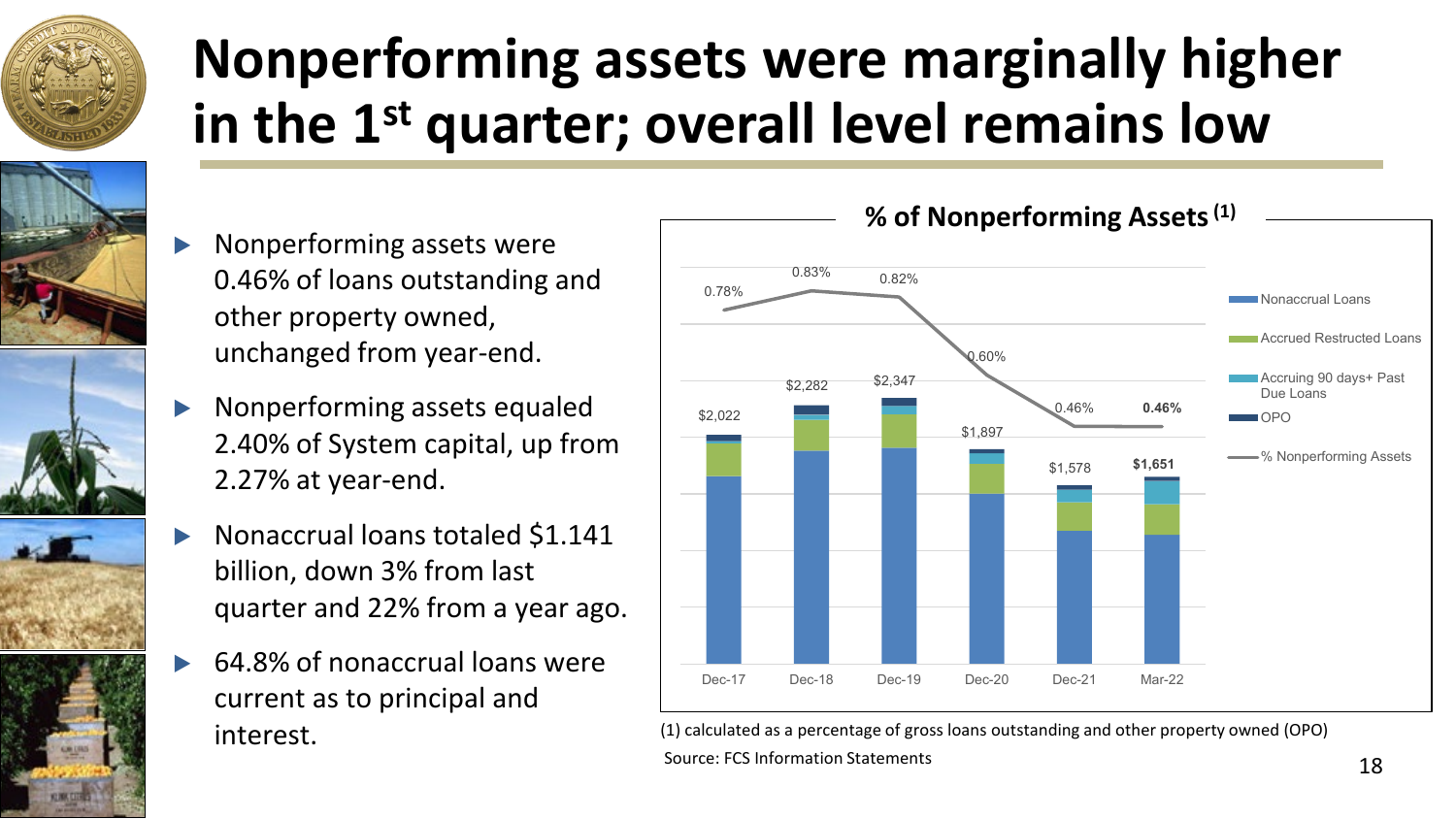

## **1st quarter earnings climb on strong asset growth**





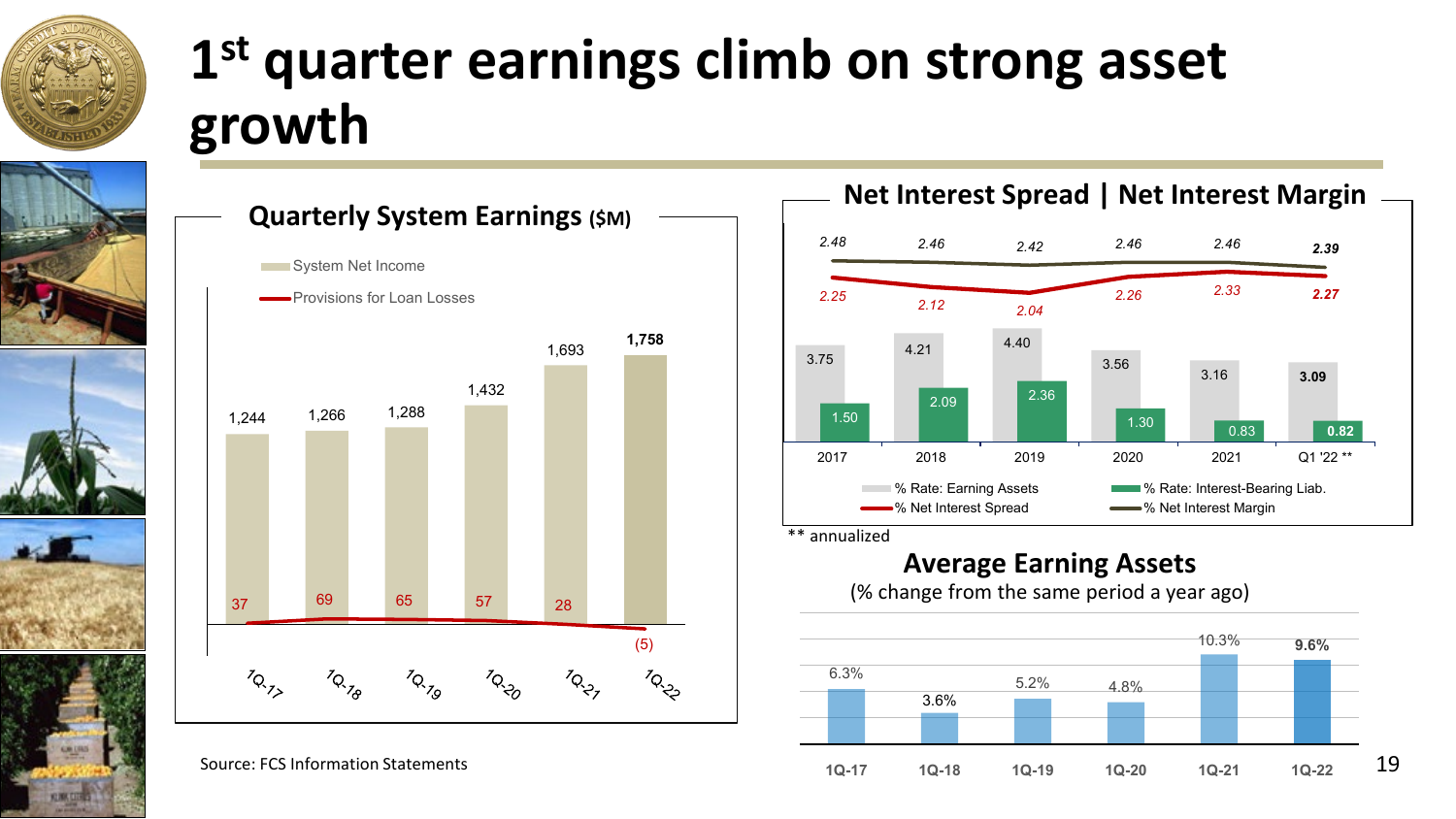

### **System is strongly capitalized; capital-to-assets ratio declines**



#### **Total System Capital (\$B)**



- ▶ *Total Regulatory Capital levels:*
	- Banks: 13.6% to 17.9%
	- Associations: 11.2% to 34.1%

#### ▶ *FIRS Capital Benchmarks*

- 83% of institutions are in the benchmark 1 range
- all institutions are in the benchmark 1 or 2 range

| <b>System Capital</b><br>(in millions)  | <b>Mar-18</b> | <b>Mar-19</b> | Mar-20 | $Mar-21$ | $Mar-22$ |
|-----------------------------------------|---------------|---------------|--------|----------|----------|
| Capital-to-Assets ratio                 | 16.9%         | 17.1%         | 16.4%  | 16.4%    | 15.2%    |
| % YOY <sup>(1)</sup> chg. Total capital | 5.1%          | 6.3%          | 6.1%   | 5.0%     | 3.5%     |
| % YOY chg. Total assets                 | 4.0%          | 4.7%          | 11.1%  | 4.4%     | 12.0%    |
| % YOY chg. Retained earnings            | 1.8%          | 6.0%          | 5.7%   | 5.6%     | 5.1%     |
| <b>Capital Components</b>               |               |               |        |          |          |
| Preferred stock                         | 3,093         | 3,187         | 3,170  | 3,180    | 3,772    |
| Capital stock                           | 1,870         | 1,928         | 1,889  | 1,989    | 2,073    |
| Additional paid-in capital              | 3,712         | 3,712         | 3,738  | 3,790    | 4,266    |
| Restricted capital <sup>(2)</sup>       | 4,742         | 4,966         | 5,212  | 5,581    | 6,096    |
| AOCL $(3)$                              | (1,969)       | (1,484)       | (764)  | (960)    | (2,991)  |
| Retained earnings                       | 44,721        | 47,413        | 50,105 | 52,920   | 55,602   |
| <b>Total Capital</b>                    | 56,169        | 59,722        | 63,350 | 66,500   | 68,818   |

(1) year-over-year

(2) restricted capital represents capital associated with the FCS Insurance Fund (3) accumulated other comprehensive income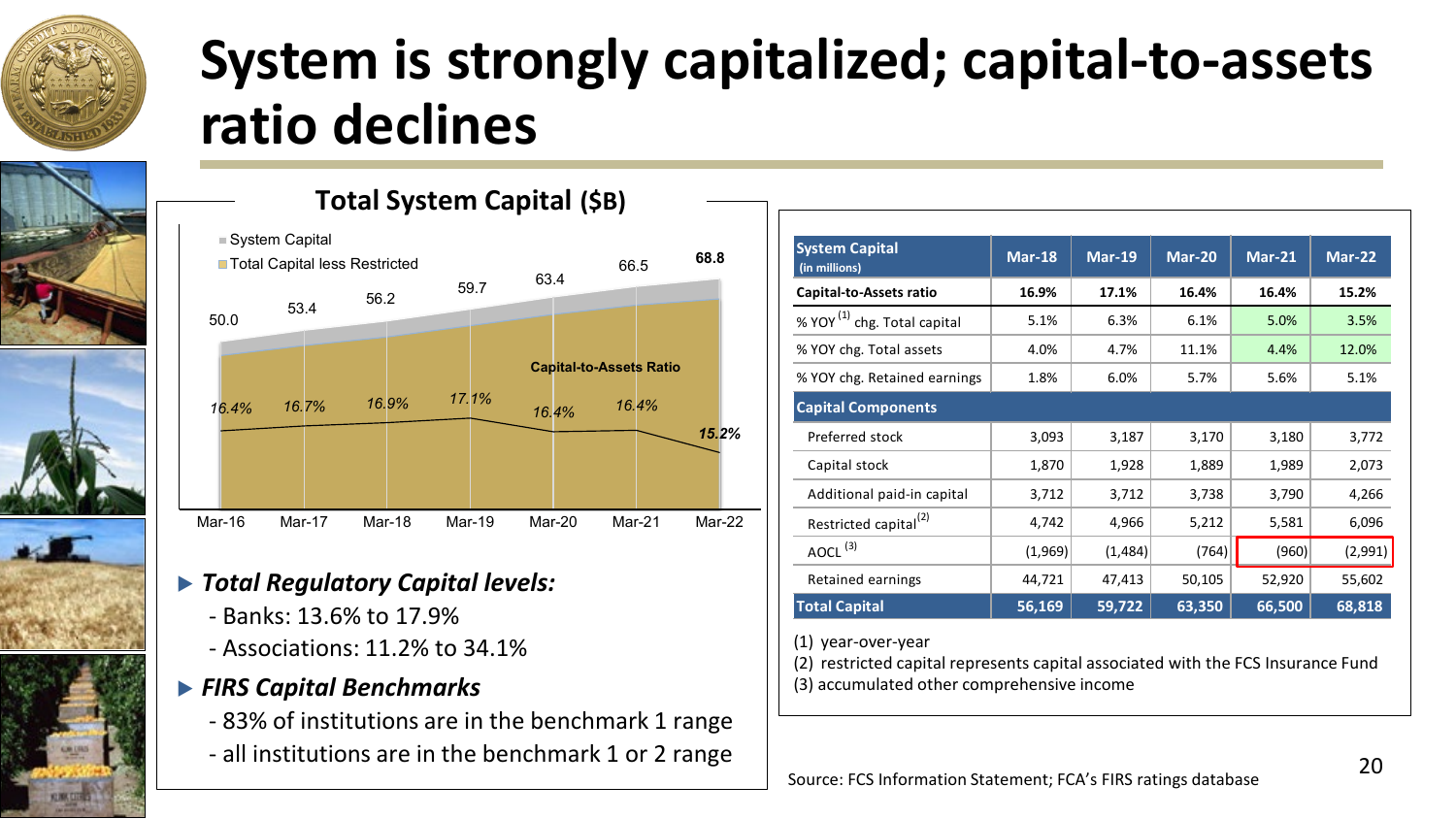

### **System Composite FIRS ratings remain favorable**





#### **FIRS Ratings** based on 3/31/22 financial reporting )

- Composite FIRS ratings reflect the System's strong financial condition.
- ▶ Over 94% of System Banks and Associations have a Composite FIRS rating of 1 or 2.
- Institutions rated 3 or lower account for less than 1.0% of System assets.



**Composite FIRS Ratings**